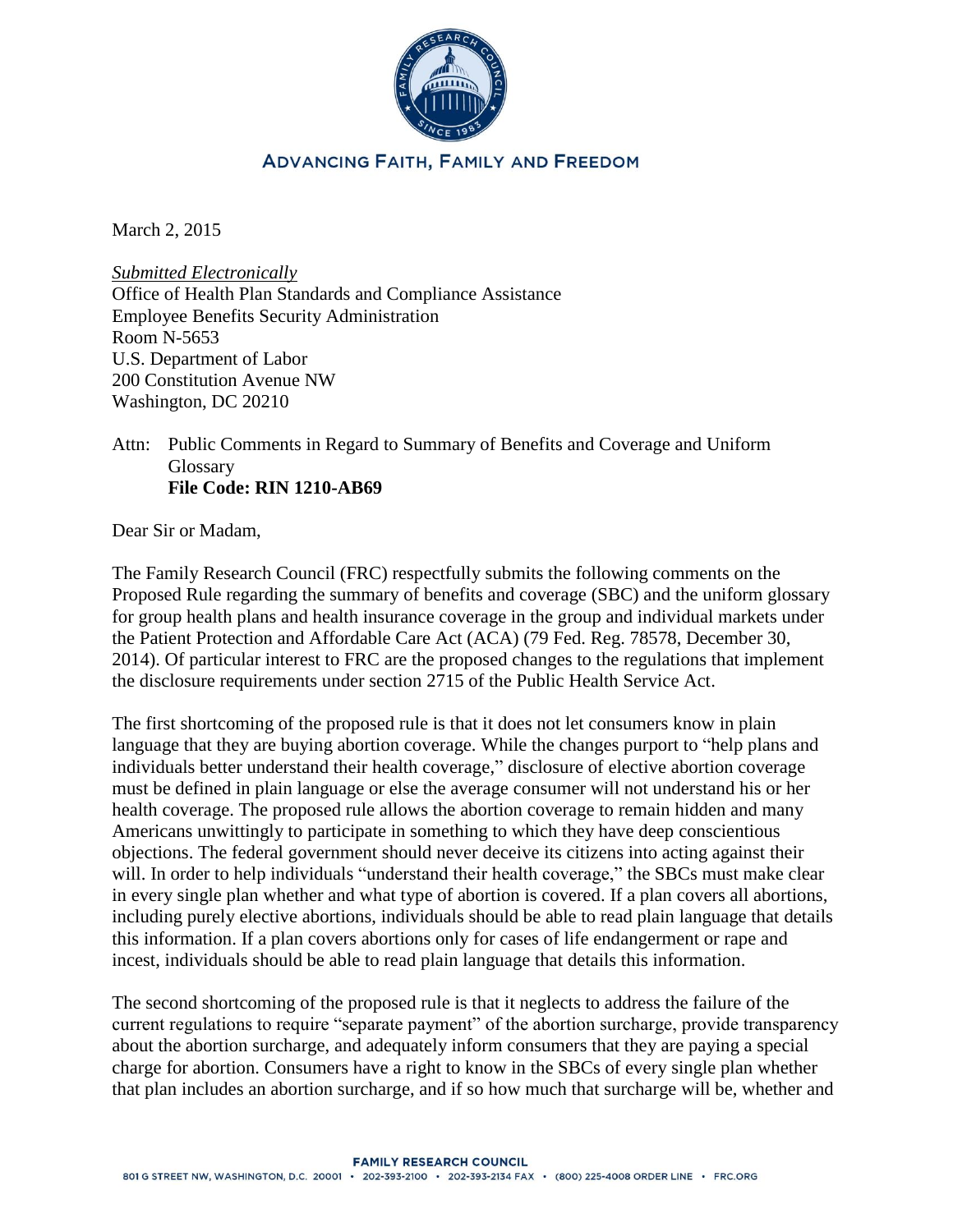how it will be itemized, how it will be charged as a separate payment, and how it will be placed in a separate account.

# **Consumers Have a Right to Know About Elective Abortion Coverage in their Healthcare Plans**

According to the Government Accountability Office (GAO) report published in 2014, 1,036 plans cover abortion on demand.<sup>1</sup> In our own research, we have discovered that there is no consistent transparency when it comes to which insurance carriers and plans cover elective abortion. The elective abortion coverage of various insurance carriers is often not revealed on their websites or in their summaries of benefits, leaving consumers without crucial knowledge at the time of enrollment. Further, numerous insurance carriers have provided conflicting information about their abortion coverage or simply did not know their own company's policy on abortion coverage.

FRC urges that the proposed rule that promises to provide transparency to consumers about elective abortion coverage be written in plain language so that the average consumer can understand. Consumers have a right to know at any time before and during enrollment whether the plans they are considering cover elective abortion.

## **Abortion Coverage Disclosure Language Must Be Specific and Clear**

The intent of the current proposed rule is to increase "transparency for consumers shopping for coverage, and to assist issuers with meeting applicable disclosure requirements under section 1303(b)(3)(A) of the Affordable Care Act and its implementing regulations (78583)."<sup>2</sup>

The current proposed rule would require a Qualified Health Plan (QHP) issuer to disclose on the SBC "whether abortion services are covered or excluded and whether coverage is limited to services for which federal funding is allowed (excepted abortion services). The draft instruction guide for individual health insurance, released concurrently with these proposed rules, indicates that coverage of abortion services must be described in the ''services your plan does not cover'' or ''other covered services'' section. We seek comments on this guidance… (78583)."<sup>3</sup>

FRC believes the language of "services for which federal funding is allowed," "excepted abortion services," and "services for which federal funding is not allowed" is confusing to the average consumer. This type of "legalese" keeps the abortion coverage hidden and leads Americans unwittingly to participate in something against which they have deep conscientious objections. FRC urges that the SBCs make clear in every single plan which types of abortions are covered and which types are not. For example, if a plan covers all abortions, the plan should contain plain language, such as: "This plan covers all abortions, including elective abortions." If

 $\overline{a}$ 

<sup>&</sup>lt;sup>1</sup> "HEALTH INSURANCE EXCHANGES: Coverage of Non-excepted Abortion Services by Qualified Health Plans," U.S. Government Accountability Office, September 16, 2014, accessed March 2, 2015, [http://www.gao.gov/products/GAO-14-742R.](http://www.gao.gov/products/GAO-14-742R)

<sup>&</sup>lt;sup>2</sup> "Summary of Benefits and Coverage and Uniform Glossary, Proposed Rules" 79 Federal Register 249, December 30, 2014, accessed March 2, 2015, [http://www.gpo.gov/fdsys/pkg/FR-2014-12-30/pdf/2014-30243.pdf.](http://www.gpo.gov/fdsys/pkg/FR-2014-12-30/pdf/2014-30243.pdf) 3 Ibid.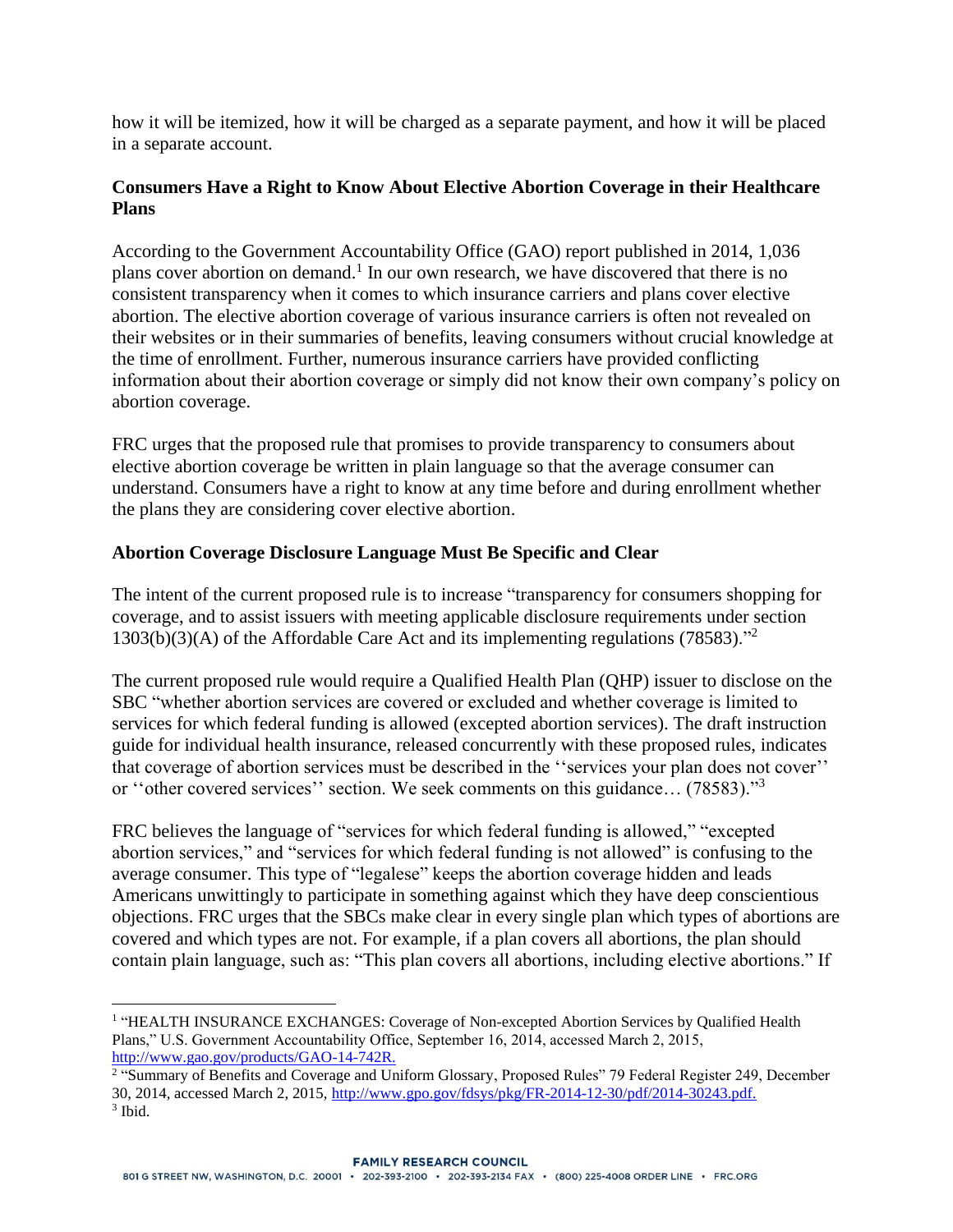a plan covers only abortions in cases where continuing a pregnancy would physically endanger the life the pregnant woman, or in cases of rape or incest, the plan should contain plain language, such as: "This plan covers abortions only where continuing a pregnancy would physically endanger the life of the pregnant woman, or in cases of rape or incest."

### **Transparency Must Extend to the Abortion Surcharge**

The proposed rule does not extend the transparency to the abortion surcharge. The proposed rule was published well after the 2014 GAO report revealed that not one of the insurance issuers interviewed collected the abortion surcharge separately. Not one sent a separate bill for this premium. Not one clearly itemized the special abortion charge on customer bills. Officials from one issuer vaguely told them "that their bills indicate that there is a \$1 charge 'for coverage of services for which member subsidies may not be used."<sup>4</sup>

As expressed in FRC's public comments from December 2014<sup>5</sup>, neither that proposed rule (nor the current one) comply with Affordable Care Act's (ACA) provision requiring an actual "separate payment"; it does not comply with the requirement for separate itemization of the abortion surcharge; and it does not offer guidance on how the abortion surcharge should be kept separate from federal funds.

Section  $1303(b)(2)(B)$  of the ACA, as implemented in  $$156.280(e)(2)(i)$ , requires that each issuer collect a "*separate payment*" of at least \$1 per month for abortion, per enrollee of a plan that covers elective abortion. The former and current rules do not address or require that information about the abortion surcharge be disclosed, that the abortion surcharge be itemized, or how it must be allocated into a separate account from federal funds. This allows issuers to hide any abortion surcharge from consumers. This loophole relieves issuers of any accountability toward consumers' informed consent about paying a secret abortion surcharge, many of whom would have a deep conscientious objection to it.

The proposed rule does not address the lack of transparency about the abortion surcharge, clearly established by the GAO report, but further protects its secrecy.

#### **Conclusion**

While the proposed rule takes a step in the right direction by trying to create transparency about elective abortion coverage in ACA health plans, it must do so with very clear, plain and precise language that the average consumer can understand. The language must refer to the types of abortion a healthcare plan does or does not include (abortion on demand vs. abortion in cases of life, rape, or incest), and those abortions must *not* be defined in terms of federal funding.

The proposed rule is incomplete on transparency because it does not require transparency on the abortion surcharge. For complete transparency, SBCs must disclose information about the abortion surcharge for every single plan that requires it, disclose how it will be itemized, how it

 $\overline{a}$ 4 "HEALTH INSURANCE EXCHANGES."

<sup>&</sup>lt;sup>5</sup> "FRC Comment on December 2014 Proposed Rule Regarding the Payment of the Abortion Surcharge," Family Research Council, December 22, 2014, accessed March 2, 2015[, http://downloads.frc.org/EF/EF15C01.pdf.](http://downloads.frc.org/EF/EF15C01.pdf)